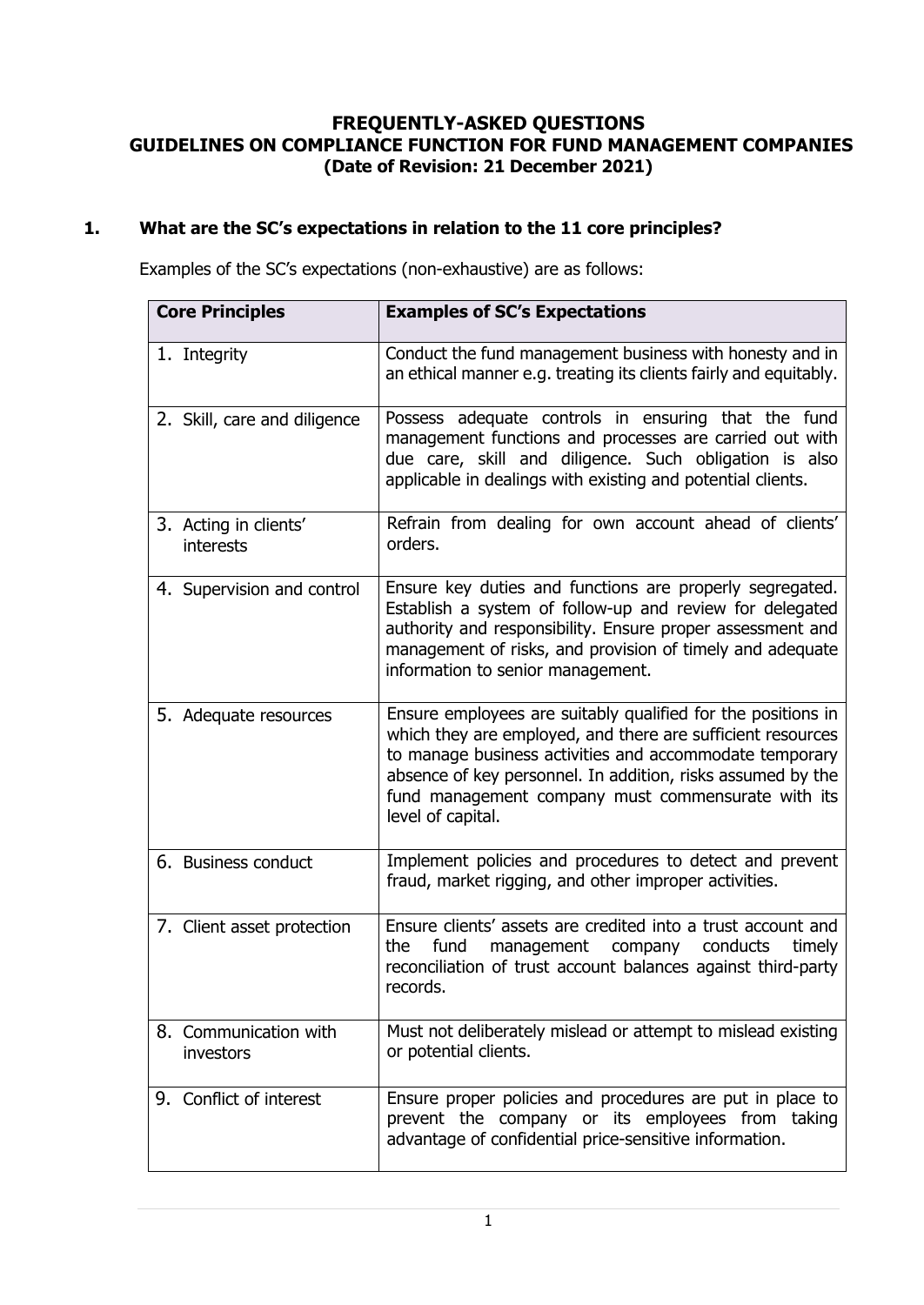| <b>Core Principles</b>  | <b>Examples of SC's Expectations</b>                                                                                                                                  |
|-------------------------|-----------------------------------------------------------------------------------------------------------------------------------------------------------------------|
| 10. Compliance culture  | Board of directors must establish clear compliance policies<br>and procedures that extend to all operations of the company.                                           |
| 11. Dealing with the SC | Promptly report information that is of material significance<br>to the SC, and provides the SC with documents and<br>information, when requested, in a timely manner. |

### **2. What constitutes a compliance programme as stipulated in paragraphs 4.04(g) and 13.03?**

A compliance programme should comprise a comprehensive review plan that captures the following:

- (i) Sufficiency of regulatory filings and relevant deadlines;
- (ii) Periodic review of key risk areas to evaluate the effectiveness of internal controls and compliance to regulatory requirements;
- (iii) Areas of concern resulting from detection of breaches or incidents affecting the industry that are relevant to the company; and
- (iv) Specific area of focus for the year that would be targeted for review and enhancements much like an annual internal audit plan.

The compliance programme has to be reviewed at least annually by the compliance officer to ensure relevance and tabled to the board of directors or relevant committees for endorsement.

## **3. What are the examples of necessary information required of the client as stated in paragraph 4.04(l)(i)?**

Before implementing an investment policy or recommending an investment product to a client, a compliance officer must confirm that all documentations for opening of account as required under relevant Guidelines e.g. Guidelines on Prevention of Money Laundering and Terrorism Financing for Capital Market Intermediaries are in place and in addition proper documentation to support that the client has the–

- (i) necessary experience and knowledge in order to understand the risk(s) involved in the transaction or in the management of his portfolio; and
- (ii) financial capacity and risk appetite that commensurate with related investment risk(s).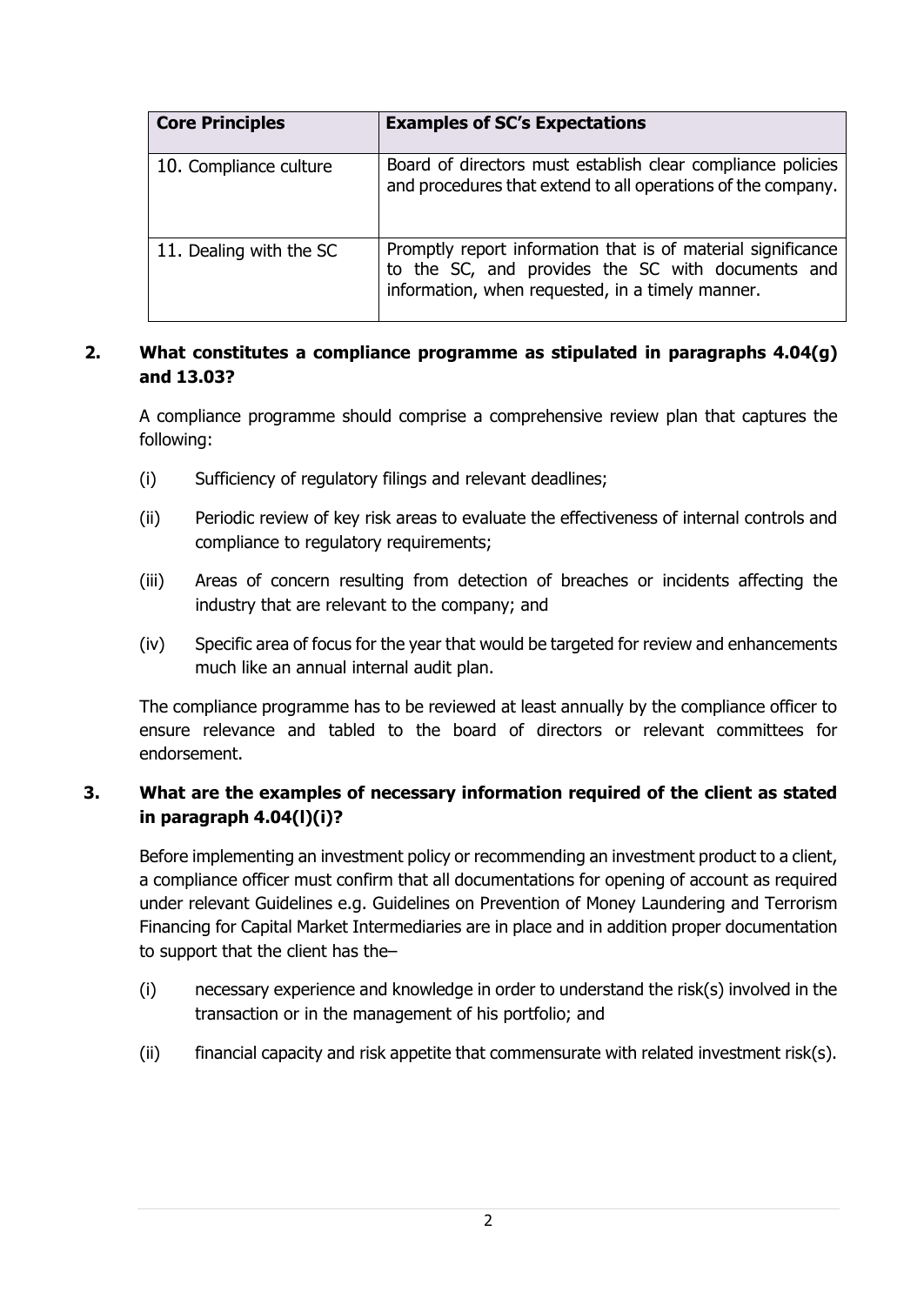### **4. What is considered as 'delegating' as stated in paragraph 5.16 of the guidelines?**

'Delegating' is primarily associated with the core activities of a fund management company. Where the management of a portfolio i.e. investment decisions are delegated to another fund management company, the principal fund management company must continue to perform the role of marketing, soliciting, advising, reporting and interacting with the clients on performance of mandates.

In addition, it is incumbent for the principal fund management company to evaluate the conduct and performance of the delegate and ensure that such delegation is meeting the requirement of the clients.

Where a fund management company intends to engage individuals to market and solicit its services on its behalf, such an arrangement is not considered as 'delegating' and must be made in accordance to the Guidelines for Marketing Representative.

#### **5. Does a fund management company need to obtain the SC's approval before delegating its fund management function to another fund management company?**

No. However, a fund management company must provide a written notification to the SC, at least one month before the delegation arrangement takes place. Such notification would include the following details:

- (i) Name and other corporate information of the external fund management company;
- (ii) Assets under management that will be delegated;
- (iii) Processes and mechanism in place to monitor the conduct and activities of the company where the function will be delegated to; and
- (iv) Confirmation that the client is aware of and agreeable to the delegation arrangement, unless otherwise stated in the offering documents.

For fund management companies with an existing delegation arrangement, the information as stated in (i) to (iv) would need to be disclosed in the upcoming regulatory semi-annual filing to the SC.

Subsequent material changes to the delegation arrangement that may have an impact to the clients' interests, for example termination of the delegation arrangement, have to be notified to the SC as soon as practicable.

## **6. Can there be a delegation of fund management function where a unit trust fund invests into a 'feeder fund'?**

No. The management of portfolio of the feeder fund is not deemed as a delegation by the licensed fund management company.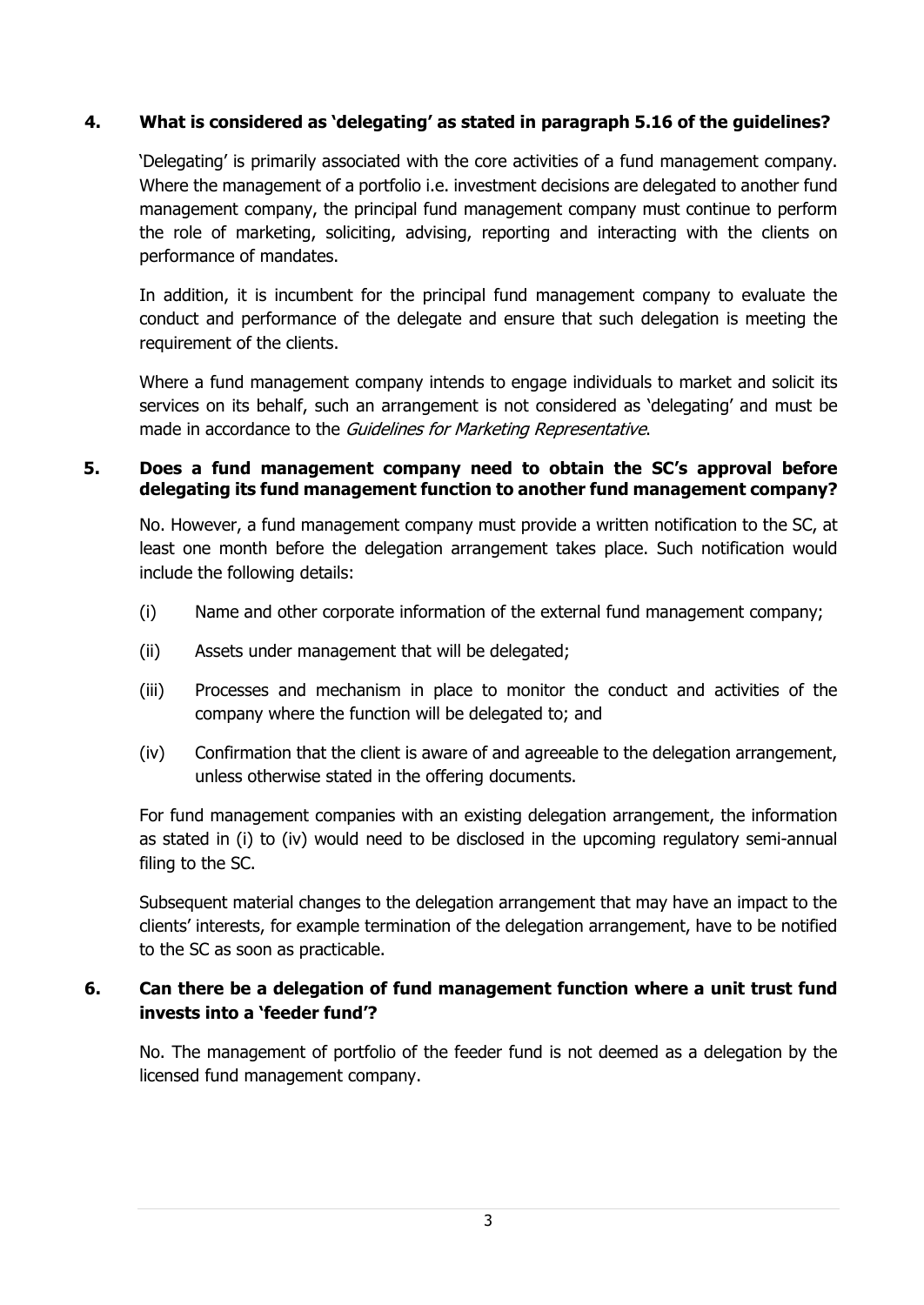#### **7. If a fund management company has delegated its fund management function to another fund management company, who is held accountable to the clients?**

The fund management company appointed by its client remains responsible for all obligations to its clients. It must continue to ensure compliance with requirements of these Guidelines.

# **8. Are spouse and children of directors, investment committee members and employees required to disclose their interests and securities holdings to the fund management company?**

Yes, if they have an interest and are holding the securities on behalf/as nominees of the directors, investment committee members and employees. As a best practice, the compliance officer should obtain in writing declaration of their interests and securities holdings from the spouses and children of the directors, investment committee members and employees to ascertain whether they are holding as nominees and existence of conflicts of interest arising from such interests or holdings.

# **9. What must a director disclose to the fund management company as mentioned in paragraph 6.06?**

The disclosure requirement in paragraph 6.06 covers any interests or holdings that the directors own locally and abroad. It also applies to all directors regardless of their designation and independent status.

## **10. What are the differences in the requirements of employees involved in fund management activities as specified in paragraph 6.12 vis a vis other employees of fund management companies in respect of their investments in securities and derivatives?**

All employees of fund management companies are required to declare in writing their investments in any interests and holdings specified in paragraph 6.01, whether directly or indirectly, including through nominees or relatives, upon joining and at least once a year thereafter. The annual declaration by all employees should include all transactions conducted by the employees throughout the year.

In addition to the above, for employees involved in fund management activities as specified in paragraph 6.12 are also required to disclose in writing their interests or holding as and when there are changes to their interests or holdings. Employees involved in fund management activities are also required to obtain prior written approval of any director or compliance officer before he carries out investments specified in paragraph 6.11.

# **11. As it is the FMC's responsibility to identify employees who are directly involved in fund management activities, besides the criteria provided in para. 6.12(a) – (d), can the FMC determine any other criteria it deems fit?**

Yes, the criteria set out in paragraph 6.12 are merely the minimum and FMCs can determine other criteria to ensure effective conflict management practice.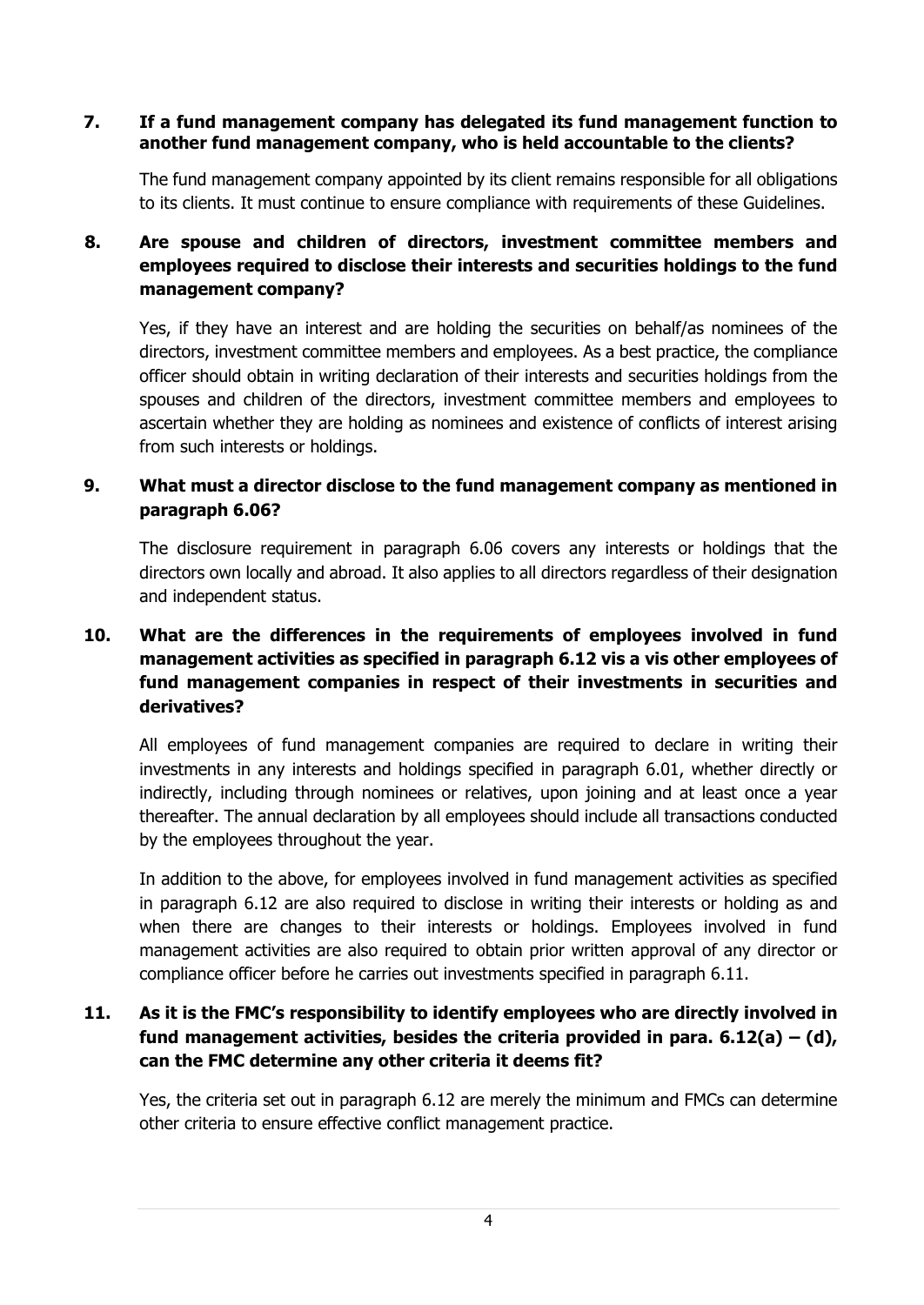# **12. What are examples of the employees described under paragraph 6.12(a) – (d)?**

- (i) holds a senior management position within the FMC such as:
	- Chief Executive Officer, Chief Operating Officer, Chief Financial Officer, Chief Investment Officer, C-suites positions or may include Head/ Management level.
- (ii) is involved in the management of funds such as:
	- CMSRL holders or portfolio managers
- (iii) is involved in the operation or transactions of the fund management activities such as:
	- Back-office personnel or central dealers
- (iv) has information pertaining to the management of funds such as:
	- analysts, secretariat of Investment Committee or secretaries involved in minutes taking of fund management related meeting/discussion.

# **13. Can a fund management company use different valuation bases for different clients in performing the valuation of clients' portfolio as stated in paragraph 7.02?**

Yes, provided that clients have agreed to the valuation basis and it is documented in the investment management agreement (IMA).

# **14. Can the statements, reports or information referred to in paragraphs 7.03, 7.04 and 13.07 be sent to clients using electronic mail?**

Yes, provided the clients expressly agree to receiving in such format and that the statements, reports or information are sent as an attachment (with encryption where necessary) to the electronic mail.

## **15. What kind of process ought to be in place in determining the general and specific risks of any investment products as stated in paragraph 9.02(d)?**

In determining the general and specific investment risks, a fund management company has to assess the risk in accordance to the different types of investment products.

The risk assessment has to be performed in an ongoing manner, and must be structured based on the nature of the product, structure of the underlying asset (if any) and how it fits with the client's mandate. Any changes identified following the risk assessment process, which may affect the client's capital and earning, should be reported to the client as stipulated in paragraph 7.04(b).

## **16. What are defined as alternative products?**

Alternative products are products that are–

- (i) not listed on any stock exchanges;
- (ii) not approved by the SC, Bank Negara Malaysia or any equivalent regulators;
- (iii) non-conventional securities; or
- (iv) associated with a SPV structure.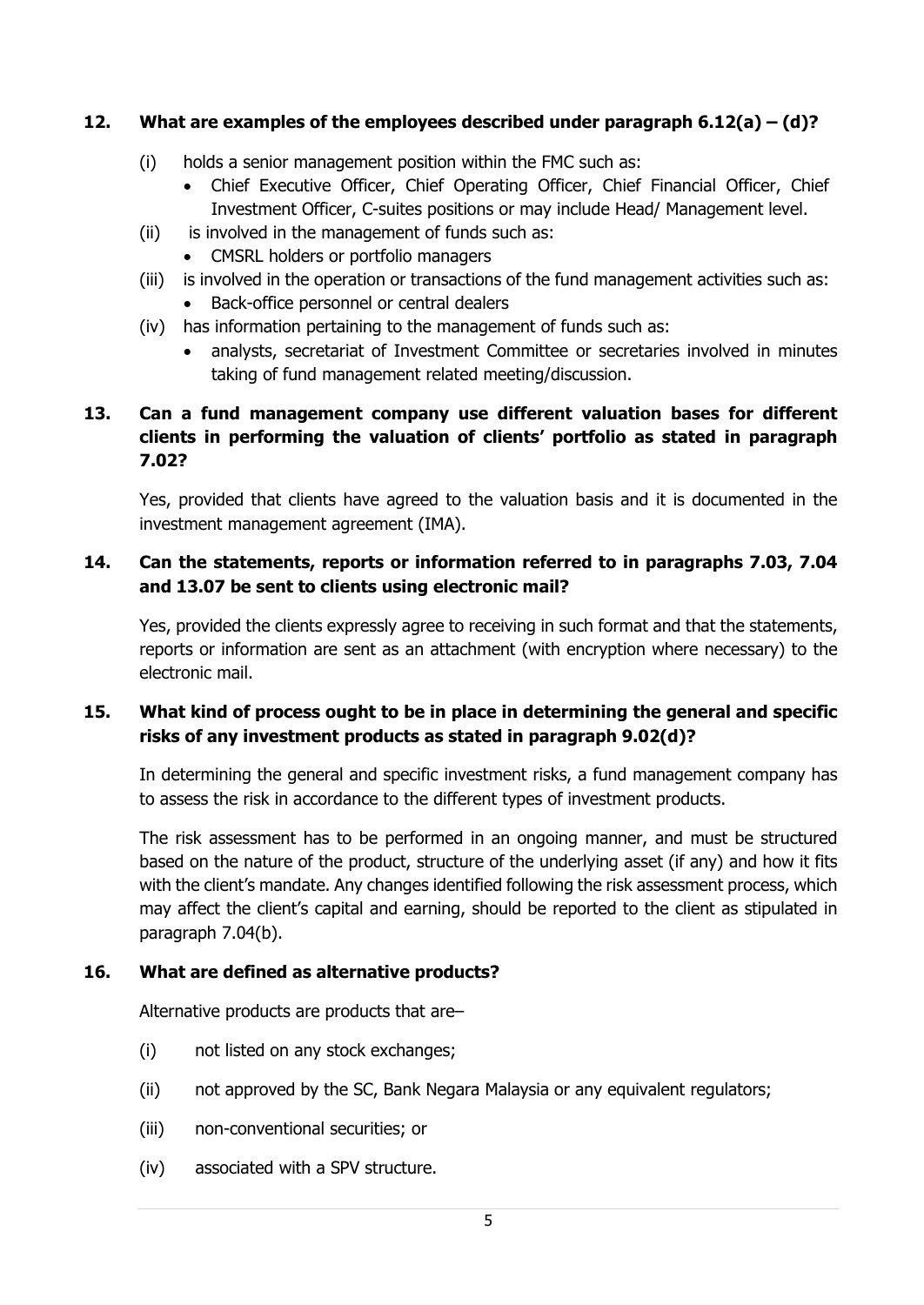## **17. Can a fund management company invest in alternative products?**

Any investments in alternative products should be guided by the requirements stipulated in the Licensing Handbook.

## **18. What should a fund management company do if it has invested in alternative products or products with SPV arrangement?**

If a fund management company has invested into alternative products, the fund management company has to undertake an assessment on whether the client has been provided with sufficient information of the investment as required in paragraph 9.02(b) and risks involved as specified under 9.02(d). If the assessment reveals that the information given to the client does not conform to the requirement stated in 9.02(b) and (d), a fund management company has to immediately provide the client with the necessary information in writing.

If clients' investments are pooled under an SPV or similar structure, a fund management company has to regularise the arrangement in accordance to *Guidelines on Unlisted Capital* Market Products under the Lodge and Launch Framework as soon as practicable.

### **19. What is the expectation in respect of the requirement stipulated in paragraph 9.02(f)?**

Prior to implementing the client's investment policy or recommendation, the fund management company is expected to have proper arrangements in place to ensure that there is continuous flow of investment information for monitoring purposes. The manner of arrangement is left to the discretion of the fund management company.

## **20. Is the fund management company required to change the existing IMA to reflect current requirements as stated in paragraph 9.11?**

No. This requirement does not have a retrospective effect as long as the existing IMA does not have any provision that is contrary to the requirements of the guidelines, e.g. the IMA states that reporting to client is on bimonthly basis but monthly reporting to client is required by the guidelines.

#### **21. Can a client withdraw from his portfolio voluntarily?**

A client's withdrawal is subject to conditions stated in the IMA as prescribed in paragraph 9.11(j).

# **22. What are examples of client identification documents stipulated in paragraph 10.10(d)?**

Examples of the documents include extract of IMA, letter or board resolution from the client for opening of account or any other documentation which substantiate authorisation from the client for opening of account with the fund management company.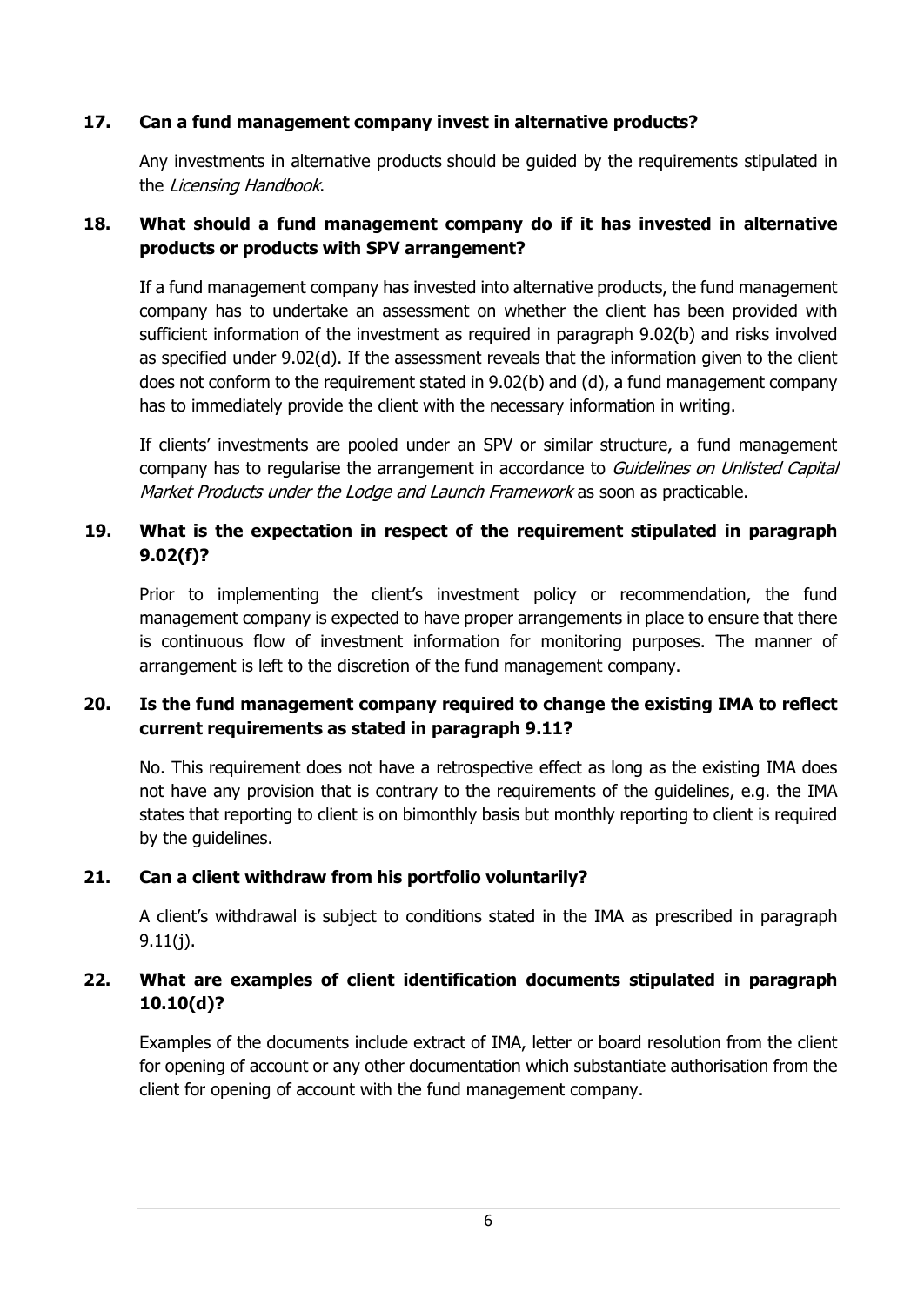# **23. What is the expectation in respect of requirement stipulated in paragraph 10.12(a)?**

A custodian is expected to maintain records of all clients' assets on segregated basis, including assets which are held with a financial institution or authorised depository.

For example, a client has RM10 million in the trust account maintained with the custodian. The fund management company subsequently invest RM2 million into Zero-coupon Negotiable Instruments of Deposit (ZNID) issued by financial institution A.

The custodian is expected to maintain records of client's portfolio/assets totalling RM10 million, i.e. including the RM2 million ZNID with financial institution A.

## **24. Under what circumstances should a custodian provide a notification to the fund manager's clients as stated in paragraph 10.12(d)?**

The custodian is required to notify the fund management company's clients, when there is an instruction from the fund management company to–

- (i) withdraw cash from the clients' trust accounts;
- (ii) perform asset transfer without any cash due to the trust account i.e. a 'free of payment' transaction; or
- (iii) transfer clients' assets to the fund management company's account.

#### **25. What is the naming convention requirement for trust accounts?**

The naming convention should be in accordance to the manner stipulated in paragraph 10.14. For example:

- (i) `ABC Custodian Sdn Bhd for DEF Asset Management Sdn Bhd for Mr XYZ'; or
- (ii) `ABC Custodian Sdn Bhd for Mr XYZ'; or
- (iii) `DEF Asset Management Sdn Bhd for Mr XYZ'.

For account maintained under an omnibus structure, the naming convention should be in accordance to the manner as stipulated in paragraph 10.17(b) and 13.09(b). For example:

- (i) `ABC Custodian Sdn Bhd for DEF Asset Management Sdn Bhd clients' account/ clients' trust account'; or
- (ii) `DEF Asset Management Sdn Bhd for clients' account/clients' trust account'.

## **26. Where a fund management company varies its licence to a digital investment management company, is the fund management company required to change its existing custodial arrangement for an omnibus structure as stated in paragraph 13.09?**

No, the company is not required to change its custodial arrangement. Under such circumstance, the custodial arrangement that was made prior to the effective date of the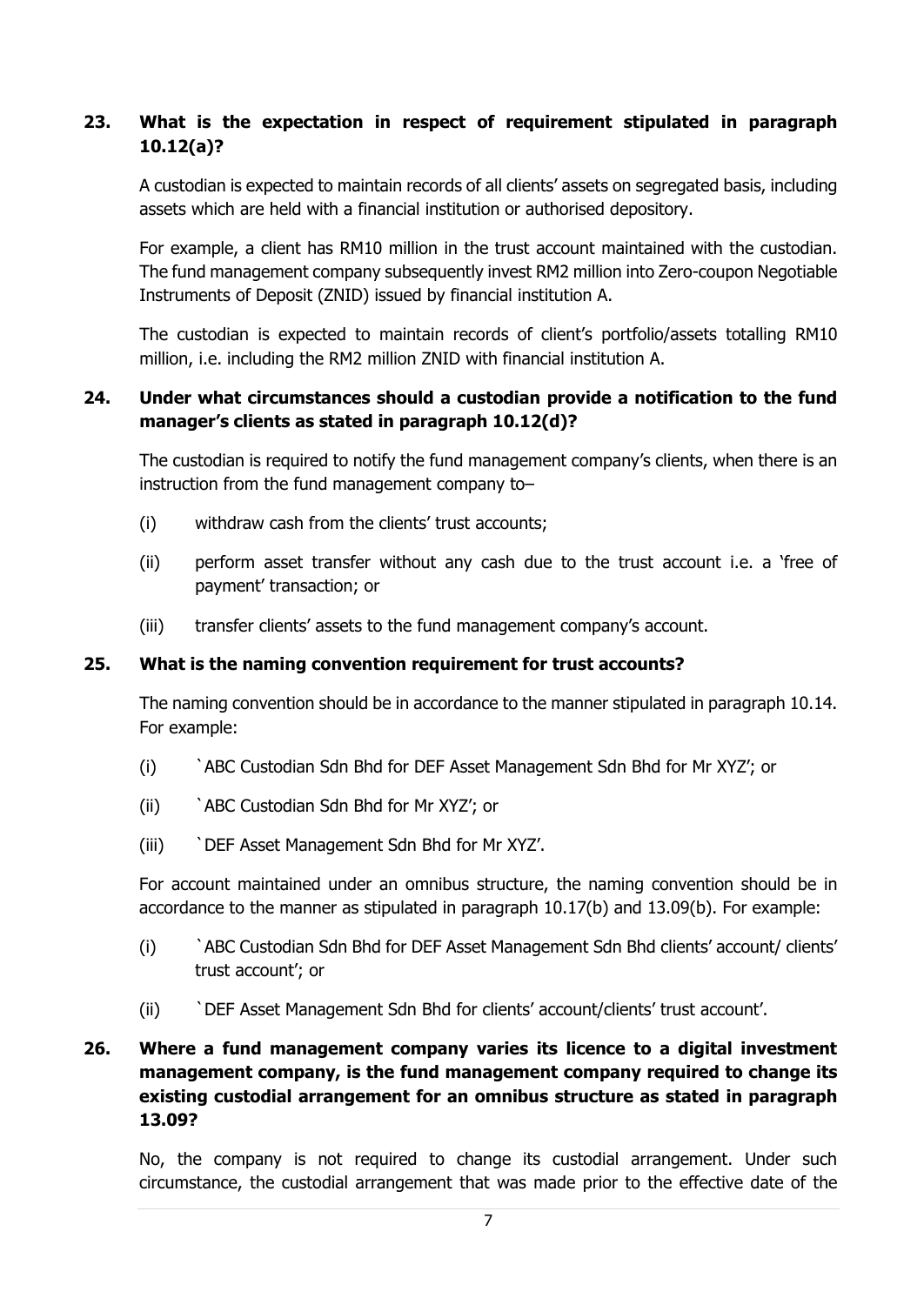variation of licence will not be subject to the requirements under paragraph 13.09. Paragraph 13.09 is applicable for mandates subscribing to digital investment management services operated under an omnibus structure.

# **27. What is the expectation under paragraphs 11.13 and 11.29 if the fund management company does not retain rebates, have soft commission arrangement or undertake cross trades?**

A fund management company must ensure that its policies and procedures explicitly state that it does not retain rebates, have soft commission arrangement or undertake cross trades.

#### **28. What are the examples of soft commission referred to in paragraph 11.15 that a fund management company cannot receive?**

Examples of expenses that are **not** considered as part of soft commission include:

- (i) travelling cost;
- (ii) accommodation and entertainment costs;
- (iii) membership/examination fees to associations;
- (iv) employees' salaries;
- (v) order and execution management systems;
- (vi) systems or services relating to its middle and back office functions;
- (vii) office administrative software e.g. word processing or accounting programmes;
- (viii) purchase or rental of standard office equipment or ancillary facilities;
- (ix) connectivity services e.g. electronic/data networks; and
- (x) general administrative goods and/or services.

The list set out above is not exhaustive and may be changed from time to time.

Additionally, the practice of accepting reimbursement on the soft commission paid in advance by the fund management company is construed as receiving rebates and would require the fund management company to direct the amount to the clients' accounts accordingly.

### **29. What is the expectation in respect of the requirement on research and advisory services stipulated in paragraph 11.15(ii)?**

The research and advisory services must be capable of adding value to the investment decisions by providing additional insights and meaningful conclusions based on data analysis that assist the fund management company in making investment decisions for its clients' portfolios.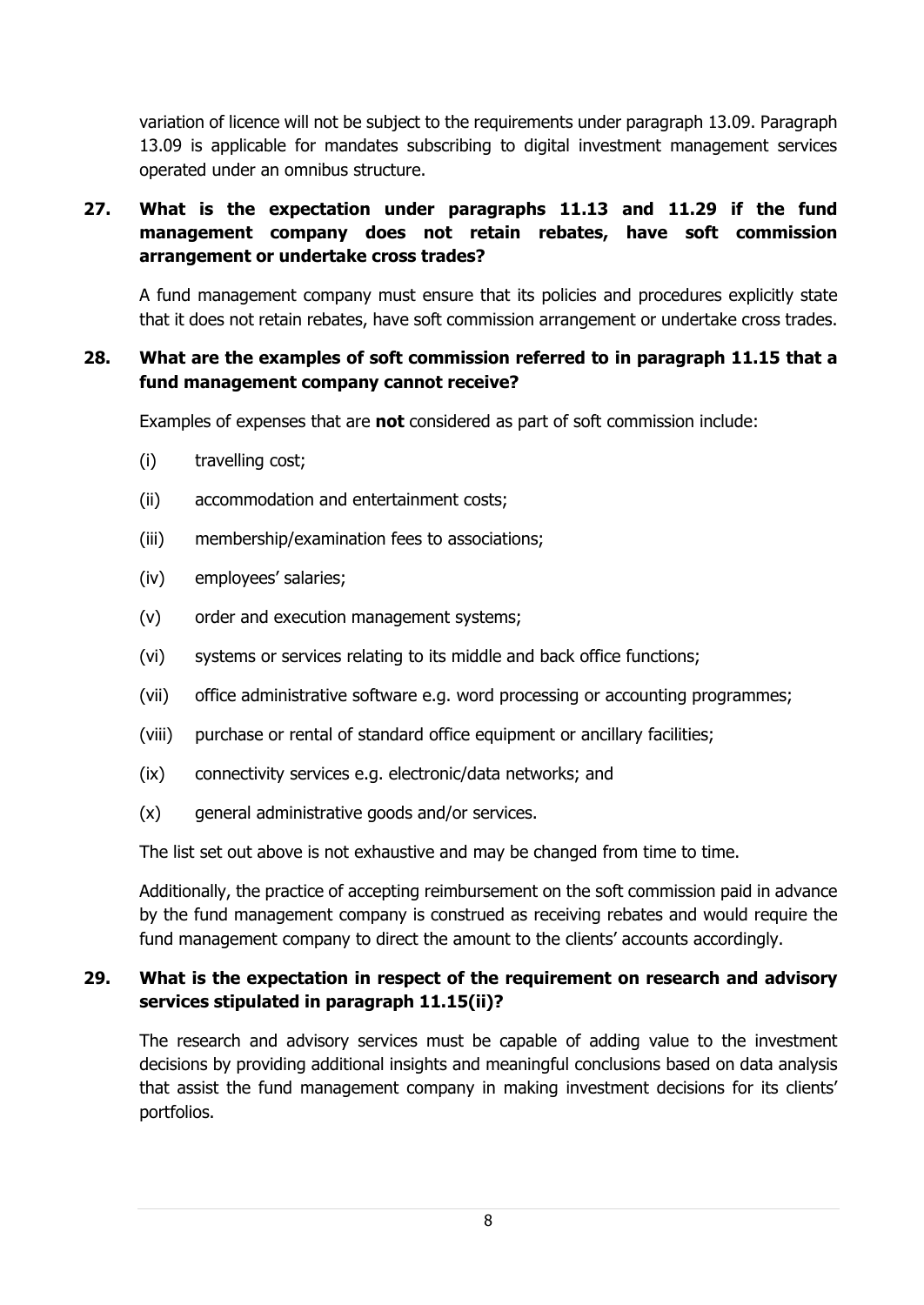# **30. What is the expectation when good and services which are considered as soft commission are invoiced together with that which are not considered as soft commission?**

A fund management company is encouraged to have arrangement(s) with their respective service providers to either:

- (i) segregate goods and services which are considered as soft commission from that which are NOT considered as soft commission into separate invoices; or
- (ii) itemize the invoicing of different goods and services on a single invoice.

In circumstance when goods and services are invoiced together (lump sum), a fund management company is not to receive soft commission based on arbitrary allocation of the total invoiced amount for the portion of goods and services which are considered as soft commission.

### **31. What is deemed as 'best execution' as stipulated in paragraph 11.24?**

Best execution is when the transactions are done on the best available terms with consideration of the order size as well as relevant market conditions at the time of transactions.

### **32. In paragraph 11.26, is the 50% limit of total dealings based on fund management company's level or mandate level and does it cover only equities?**

The 50% limit of total dealings in value in any one financial year is based at the fund management company's level and should cover equities and fixed income transactions.

## **33. What is the expectation of the disclosure stipulated in paragraph 11.30?**

#### (i) For a unit trust fund

For a unit trust fund, details of the fund management company's policy in undertaking cross trades must be detailed out in the offering document and the policy must be approved by the fund's Investment Committee (IC) members. For funds where evergreen prospectuses have been issued, the policy disclosure can be made on the unit trust management company's website and reflected in the next issuance of replacement prospectus, if such policy has yet to be disclosed in the prospectus.

Post trade, a fund management company is expected to table details of paragraph 11.30 to the IC members for post review. The (post) disclosure will carry a statement whether cross trade transactions have been carried out during the reported period and that the IC of the fund has reviewed that such transactions are in the best interest of the fund and transacted on an arm's length and fair value basis; and this is to be disclosed in the fund's report.

For clarity, the disclosure in the fund's report will be applicable to cross trades that are transacted after one month from the issuance of the guidelines.

(ii) For clients other than a unit trust fund